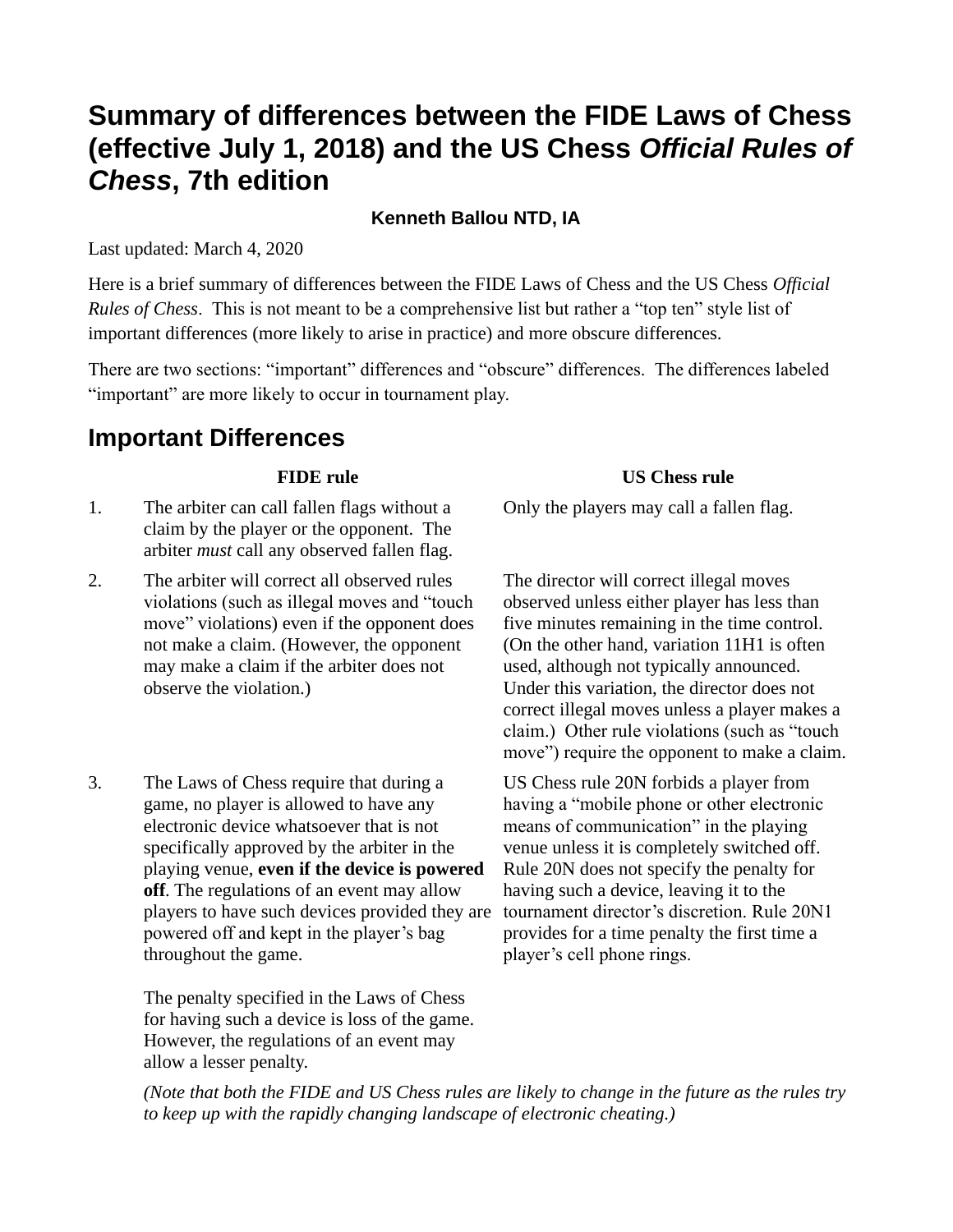4. You must make your move on the board first and only then record the move **unless** you are claiming a draw by triple occurrence of position or by the 50 move rule (or sealing a move to adjourn a game). If you want to claim a draw by triple occurrence or the fifty move rule and you touch a piece before making the claim, you lose the right to claim the draw.

- 5. The penalty for the first illegal move is to add two minutes to the opponent's time. A second illegal move results in **loss of the game**. Note that the Laws of Chess consider moving using both hands or pressing the clock without having made a move to be an illegal move.
- 6. There is no limit how far back in the game an illegal move may be corrected.
- 7. You must continue recording moves if you have at least five minutes on the clock, **even if** the opponent has less than five minutes remaining. If the time control has an increment or delay of at least 30 seconds per move, **both players** are required to record moves at all times.
- 8. If the player moves a pawn to the last rank and presses the clock without replacing the pawn with a promotion piece, the player has completed an illegal move (see item 5 for implications) and **the pawn shall be replaced by a queen of the same color as the pawn**. By leaving the pawn on the last rank and pressing the clock, the player loses the right to choose a different promotion piece, even if promoting the pawn to a queen causes stalemate.
- 9. It is not necessary to have a complete scoresheet to win on time in a non-sudden death time control. Calling your own flag to

### **FIDE rule US Chess rule**

US Chess rule 15A requires the player to make the move first and only then record the move. However, a commonly used variation (often unannounced) allows a player using a paper scoresheet to write the move on the scoresheet before making the move on the board. (If you are in the habit of writing your move on the scoresheet before executing the move on the board, you are well advised to check whether this variation is in use for the tournament.) US Chess rules allow a player to claim a draw by triple occurrence or the fifty move rule after moving (*determining* the move) but before pressing the clock (*completing* the move).

The penalty for an illegal move is to add two minutes to the opponent's clock. There is no limit on the number of illegal moves a player may make in a game.

If an illegal move is not corrected within ten moves (or within two moves in a time pressure situation), the illegal move stands.

A player may stop recording moves for the rest of the time control if either player has less than five minutes remaining. If the time control has an increment or delay of at least 30 seconds per move, **both players** are required to record moves at all times.

If a player does not replace a pawn on the last rank with a promotion piece and presses the clock, the opponent may immediately press the clock or stop the clock (stopping the clock is preferable if the time control includes increment) and summon a director. The player does not lose the right of choice of promotion piece, and this is not treated as an illegal move.

To claim a win on time in a non-sudden death time control, the opponent must have a reasonably complete scoresheet with no more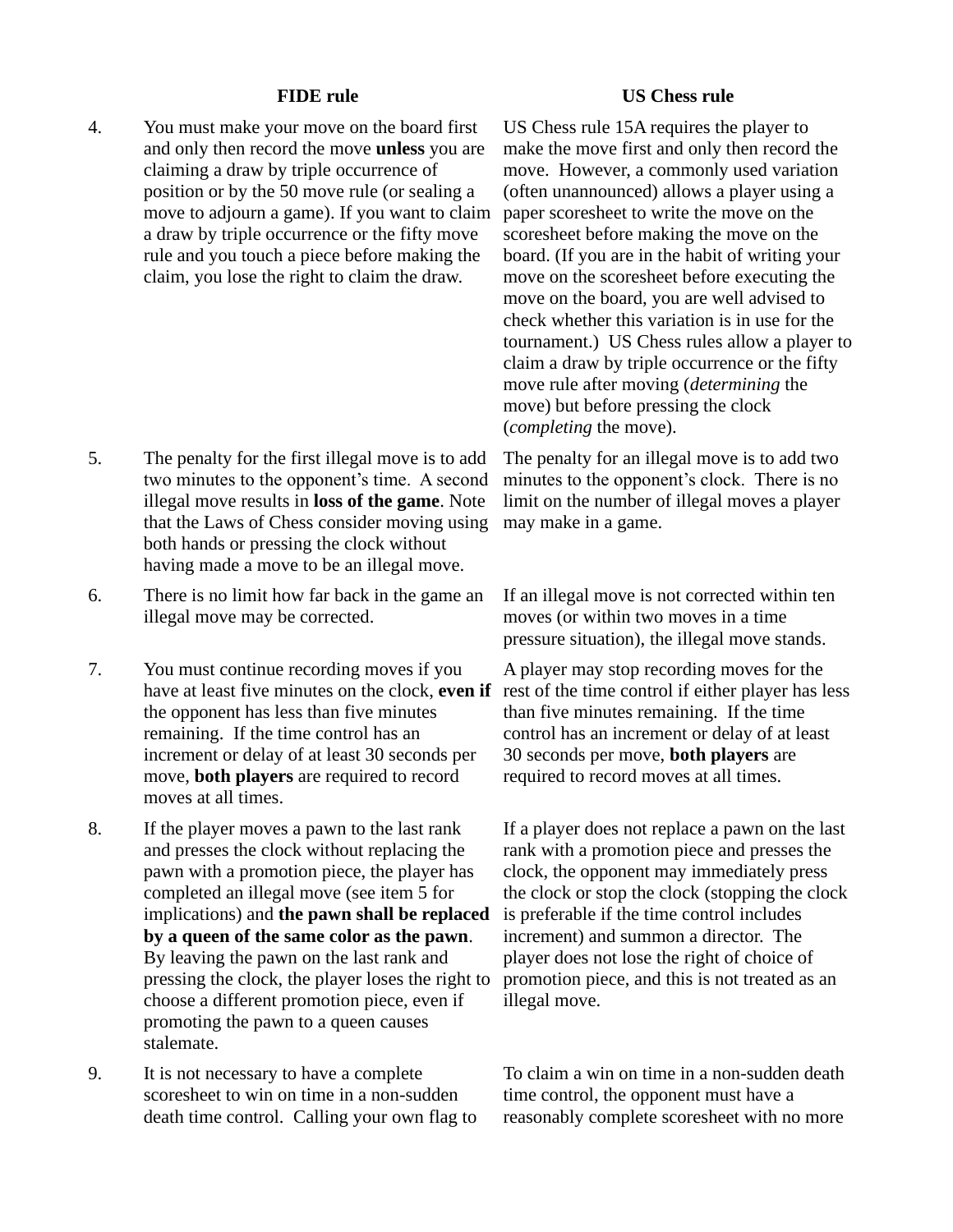prevent the opponent from filling in moves on than three missing or incorrect move pairs for an incomplete score sheet won't help.

The arbiter may use all available evidence (including the scoresheets of both players) to determine whether the required number of moves have been made.

- 10. When castling, the player must touch the king first. If the player touches the rook first, castling with that rook is **not allowed**, and the touch move rule is applied to the rook.
- 11. Using both hands to make a move is considered an **illegal move**. Pressing the clock without making a move is considered an **illegal move**. Both of these violations count toward the "second illegal move results in loss of game" rule (see item 5 above).

### **FIDE rule US Chess rule**

the time control. A player may call his own flag as a means of preventing the opponent from filling in missing moves on the scoresheet. (Once the flag has been called, the opponent may not update the scoresheet.)

Only the scoresheet of the player making the claim that the opponent overstepped the time limit may be used to prove that the required number of moves was not made. However, the opponent's scoresheet may be used to prove the claim is incorrect.

When castling, the player must touch the king first (or the king and rook at the same time). However, a variation of rule 10I2 allows the player to touch the rook first.

The US Chess rules do not have an explicit rule requiring moves to be made with one hand (except in blitz). This is implied, however, by rule 16C1. The director may assess a penalty for using both hands to move or for pressing the clock without moving (unless the rules explicitly allow the player to press the clock, such as forcing the opponent to replace a promoted pawn with a piece on his own time). The penalty is likely to be a warning for the first infraction.

## **Obscure Differences**

1. The regulations of an event shall specify a default time in advance. (The "default time" is the amount of time by which a player may be late for the start of the round.) If the regulations of the event do not specify a default time, then the default time is zero.

> If the rules of the competition allow players to arrive late and both players are late, all the elapsed time comes off **White's clock**.

2. If claiming a draw by triple occurrence of position or the 50 move rule, you **must** write

### **FIDE rule US Chess rule**

The game is lost by a player who arrives at the chessboard more than one hour late. (Organizers may specify a different default time.) If both players are late, the elapsed time from the start of the round until the first player arrives is divided in half, and that time is subtracted from **each player's** clock. (So, for instance, if the first player is forty minutes late, twenty minutes should be subtracted from both sides of the clock.)

If claiming a draw by triple occurrence of position and the player's next move would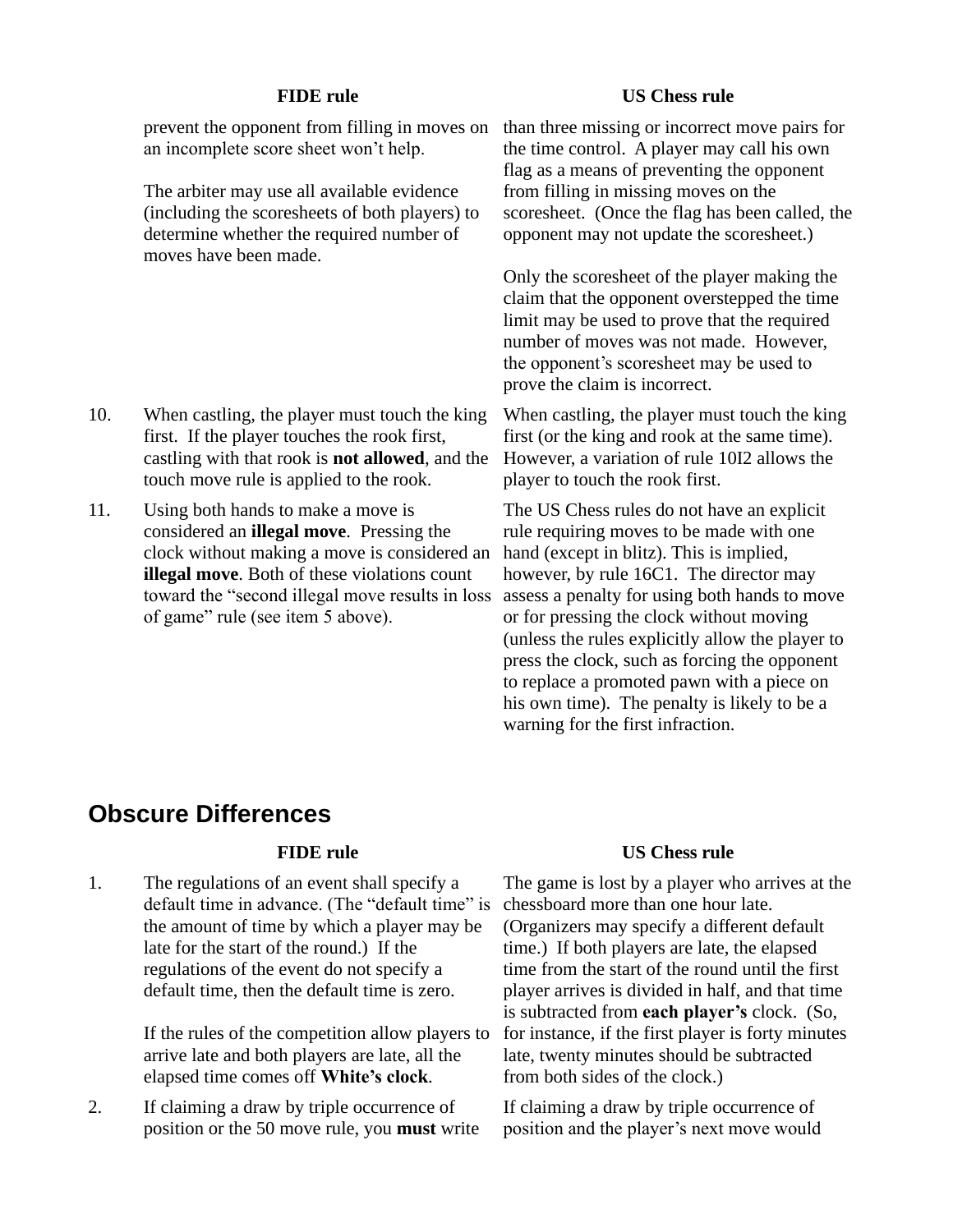your move on the score sheet **without** making the move on the board. If you make the move on the board, you are no longer considered to be "on the move" (even if your clock is still running), and a draw claim will be rejected.

- 3. Score sheets **must** be brought up to date at the The director may waive the requirement to end of a non-sudden death time control. If one player must complete his score sheet, he does so while his clock is running before he makes a move in the new time control. If both players must complete score sheets, the arbiter may assist, and both clocks are stopped during the reconstruction.
- 4. It is not allowed to use an inverted rook to mean "queen" when promoting a pawn. If a promotion piece is not readily available, the player must stop the clocks and ask the arbiter for assistance. An upside-down rook is treated as promotion to a rook. If the arbiter sees this, he will turn the rook right side up and the game continues with the pawn promoted to a rook.
- 5. It is possible to lose on time in situations that are a draw under US Chess rules. For instance, GM Friedel (IM Friedel at the time) lost on time with a king and rook vs. king and knight. Under the FIDE laws of chess, the game is drawn when one player runs out of time only if there is **no legal sequence of moves** by which the opponent could checkmate the player. Since there is a helpmate that allows a king and one knight to checkmate a player with a king and rook, GM Friedel lost the game. (Note: Earlier versions of this page incorrectly attributed this loss to GM Nakamura. The game in question is IM J. Friedel - GM S. Halkias, Bad Wiessee

### **FIDE rule US Chess rule**

cause the third occurrence, the correct procedure is to write the move on the scoresheet but **not** to execute the move on the board. However, under US Chess rules, a player is considered to be "on the move" until the player presses the clock. So, if the player (incorrectly) makes the move on the board but does not press the clock, the player does not lose the right to claim the draw. Also, to claim a draw by the 50 move rule, the player should make the move on the board (if needed to reach the count of 50 moves by both sides) and must claim the draw before pressing the clock.

bring scoresheets up to date at the end of a non-sudden death time control. In practice, this requirement is almost never enforced.

The US Chess rules explicitly state that, when promoting a pawn, an upside-down rook is to be considered to be a queen.

US Chess rule 14E (insufficient material to win on time) specifies cases where the game is drawn even if one player runs out of time. One of the cases listed in rule 14E is the opponent having only a king and knight (and not having a forced win).